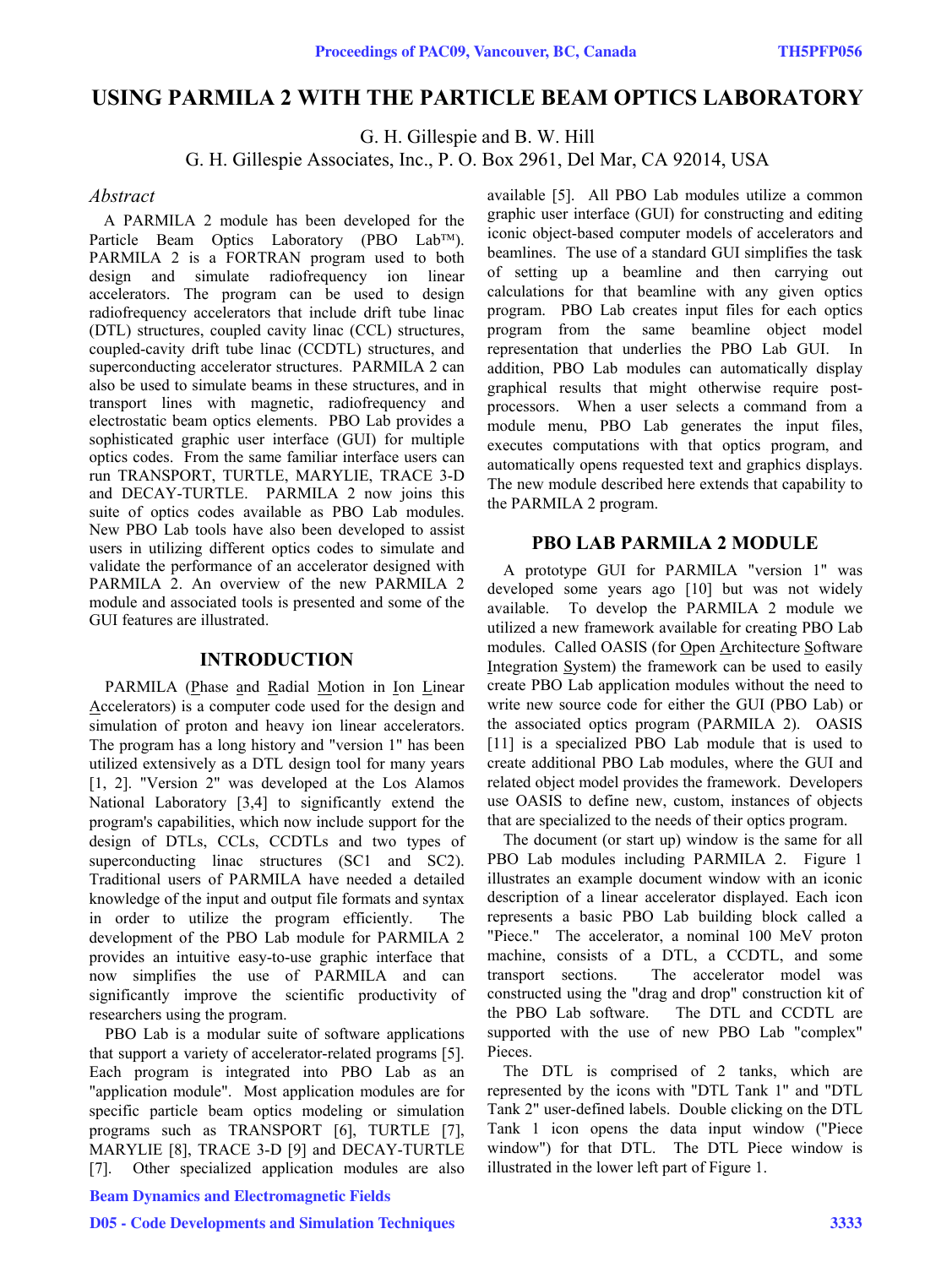

Figure 1: PBO Lab document window for use with PARMILA 2. This example shows a model for a proton accelerator with 2 drift tube linac (DTL) tanks and a coupled cavity drift tube linac (CCDTL).

The DTL Piece window features follow the general pattern of other PBO Lab Pieces. All parameters have short plain-language descriptions, choices for units where appropriate, and guidance limits. The guidance limits are intended to help new or infrequent users, and are just for guidance: no numerical input is constrained by the limits.

Parameters for each of the PARMILA 2 complex Pieces are grouped according to their logical relationship. Each group appears on a different tab panel in the Piece window. For example, the DTL Piece window has four such parameter groups and corresponding tab panels: RF Field, Quads, Field Ramp and Geometry. Figure 1 shows the RF Field parameter group as the front tab panel.

The PBO Lab object model hierarchy has been used in Figure 1 to group various sets of elements into Sublines. The Subline with user-specified label "Tank 1 Support" includes a number of custom PARAM and COMM Pieces, used for specialized PARMILA 2 parameters and commands. The Subline detail is displayed in the lower right of Figure 1. The default labels for each of these Pieces are shown and researchers familiar with PARMILA will likely recognize them. For example, C-14 and C-2 refer to PARMILA quadrupole "change types" 14 and 2, while LINOUT, SCHEFF and PrtBeam are PARMILA 2 command keywords. Any label may be modified by a user, for example to add information on specific parameter values set for the Piece.

The use of Sublines is not required but can be very helpful in organizing and describing beamline models. In Figure 1, PBO Lab Sublines have also been used to group the Pieces associated with the transfer lines, which have user-assigned labels "from RFQ," "Intertank Section" and "DTL-CCDTL IMS." Those Sublines include Pieces from the standard PBO Lab transport element set (e.g. drift, quadrupole) as well as specialized PARMILA 2 Pieces. The Sublines with labels "Tank 2 Support" and "CCDTL Support" include elements similar to those illustrated for the "Tank 1 Support" Subline in Figure 1.

Output data from PARMILA 2 can be displayed as text or graphics. PBO Lab custom graphics display capabilities have been adapted to the PARMILA 2 module. In addition, the "native" graphics displays associated with PARMILA 2 are fully supported. The native graphics are traditionally displayed via a postprocessor application called LinGraf. The new module directly supports the LinGraf displays through easy-touse GUI features. Figure 2 illustrates a PBO Lab produced LinGraf display.

## **SUMMARY**

A new PBO Lab module has been developed for the PARMILA 2 accelerator design program. The new module should benefit both new and experienced researchers involved in linac simulation and/or design.

#### Beam Dynamics and Electromagnetic Fields